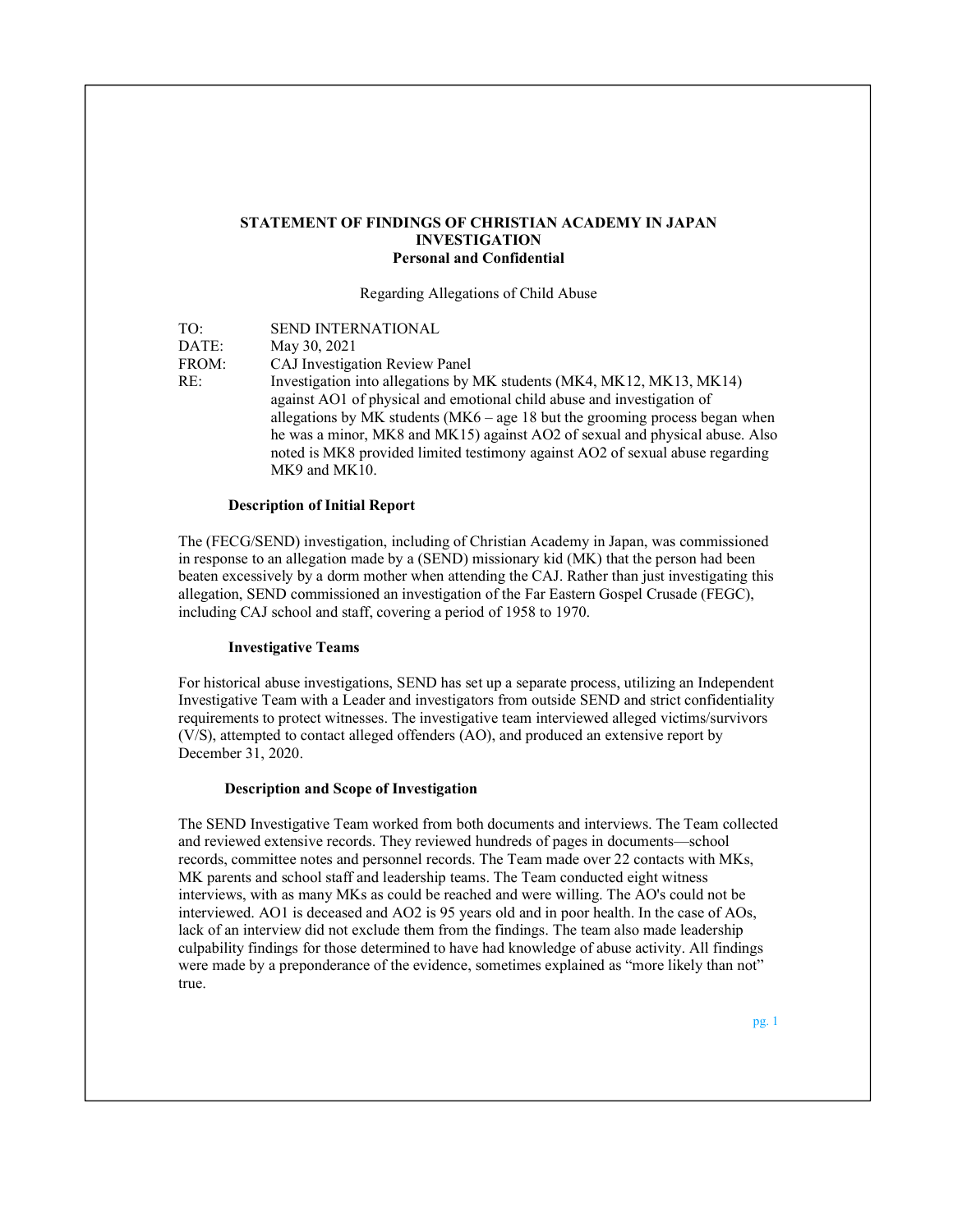### Difficulties of historical investigation

Because of the length of time that elapsed, some individual allegations were unable to be definitively established. But investigators were able to draw conclusions about the (CAJ) mission culture of the past through the cumulative information from the testimonies received. Therefore, everyone's testimony, whether or not fully established, contributes to the whole picture of the culture and the safety of children now and in the future.

# SEND Mission's Standards of Conduct

The events alleged covered a span from 1958 to 1970. The vast majority of the allegations were from the 1950's until early 1970s. SEND Mission did not have child safety policies or abuse definitions at that time. Instead, the investigative teams considered scriptural standards, and what would have been considered abusive behavior or boundary violations at the time of the alleged incidents. Those interviewed were able to give insight about the standards of the day.

### Recommendations Panel Make-up and Purpose

The Recommendations Panel consists of Coordinator, Lead investigator and fourother members. The Coordinator is present to provide training on the process and facilitate discussion. The lead investigator is present to provide further information as requested and will not be engaged in decision making.

Panel members may not have any position of bias against SEND or significant doctrinal differences.

The Panel, meeting for deliberations will:

- 1. Come to a consensus on where certain actions/behaviors fit the definitions;
- 2. Choose recommendations for SEND based on available options;
- 3. Address administrative outcomes regarding adult-to-child abuse; regarding leaders negligent in protecting children; and ways to address child-on-child behavior.

 The recommendations are drafted and reviewed for clarity and compliance with all applicable standards.

### Statement of Findings

The emotional state as described by students by the threats of paddling, belittling, negative comments and threats of damnation seems more likely than not since the conduct as described appeared punitive. Additionally, the physical and sexual abuse described by students seems more likely than not since the conduct described appeared punitive.

## Conclusions by Review Committee:

AO1 could not be interviewed as she had passed away in 2002. The initial allegations against AO1 (female dormitory supervisor) involved the physical and emotional abuse of young female

pg. 2